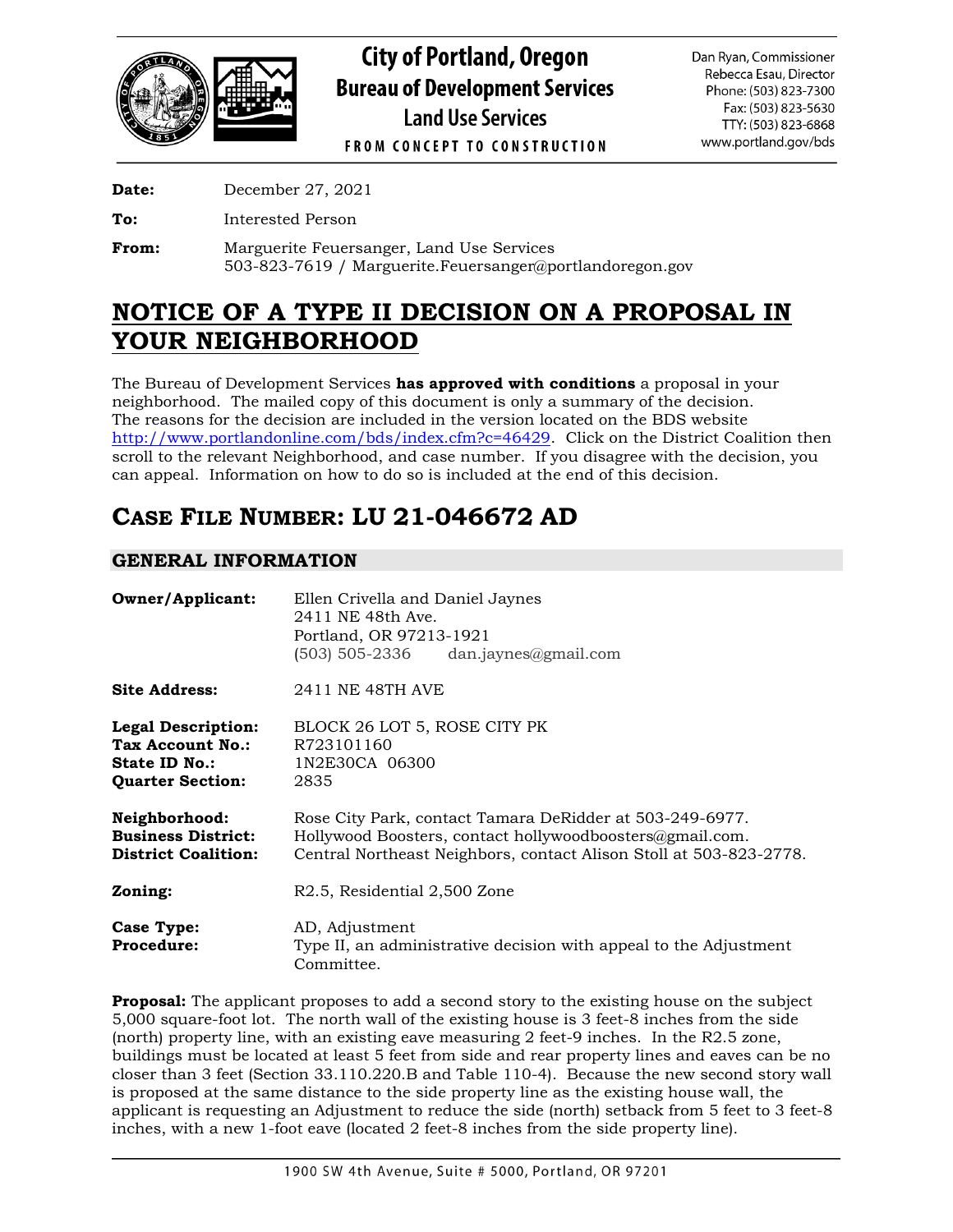In order to be approved, this proposal must comply with the approval criteria of Title 33. The relevant approval criteria are found in Section 33.805.040.A through F.

## **ANALYSIS**

**Site and Vicinity:** The subject site is 5,000 square feet in area with frontage along the west side of NE 48th Avenue. A one-and-one-half-story bungalow-style house is set back nearly 17 feet from the front property line and a detached garage is located at the southwest corner of the lot. The house is straddled by two driveways: the subject site's driveway is located south of the house, and the neighboring property's driveway is located north of the house near the common property line.

Residential properties on the subject block and opposite the site along the east side of NE 48th Avenue are developed similarly to the subject site, although examples of two-story houses can be found within a block of the site.

Northeast 48th Avenue is classified as a Local Service street. The commercial main street of NE Sandy Boulevard is located approximately 400 feet south of the site.

**Zoning:** The site is within the Residential 2,500 Zone, a single-dwelling zone. The singledwelling zones are intended to preserve land for housing and to provide housing opportunities for individual households. The zones implement the comprehensive plan policies and designations for single-dwelling housing and provide options for infill housing that is compatible with the scale of the single-dwelling neighborhood.

**Land Use History:** City records indicate there are no prior land use reviews for this site.

**Agency Review:** A "Notice of Proposal in Your Neighborhood" was mailed **November 8, 2021**. The following Bureaus have responded with no issues or concerns:

- Water Bureau (Exhibit E-3);
- Fire Bureau (Exhibit E-4); and
- Site Development Section of BDS (Exhibit E-5).

The following Bureaus have no issues or concerns but note that requirements that will apply to the building permit review:

- Bureau of Environmental Services (Exhibit E-1);
- Bureau of Transportation (Exhibit E-2); and
- Residential Life Safety Plan Review Section of BDS (Exhibit E-6).

**Neighborhood Review:** Five written responses were received from notified property owners in response to the proposal. All received comments expressed support for the proposal (Exhibits F-1, F-2, F-3, F-4, and F-5).

## **ZONING CODE APPROVAL CRITERIA**

#### **33.805.040 Adjustment Approval Criteria**

Adjustment requests will be approved if the review body finds that the applicant has shown that approval criteria A. through F. below have been met.

- **A.** Granting the Adjustment will equally or better meet the purpose of the regulation to be modified; and
	- **1. Findings:** The relevant purpose statement and associated findings for the setback standards are found below: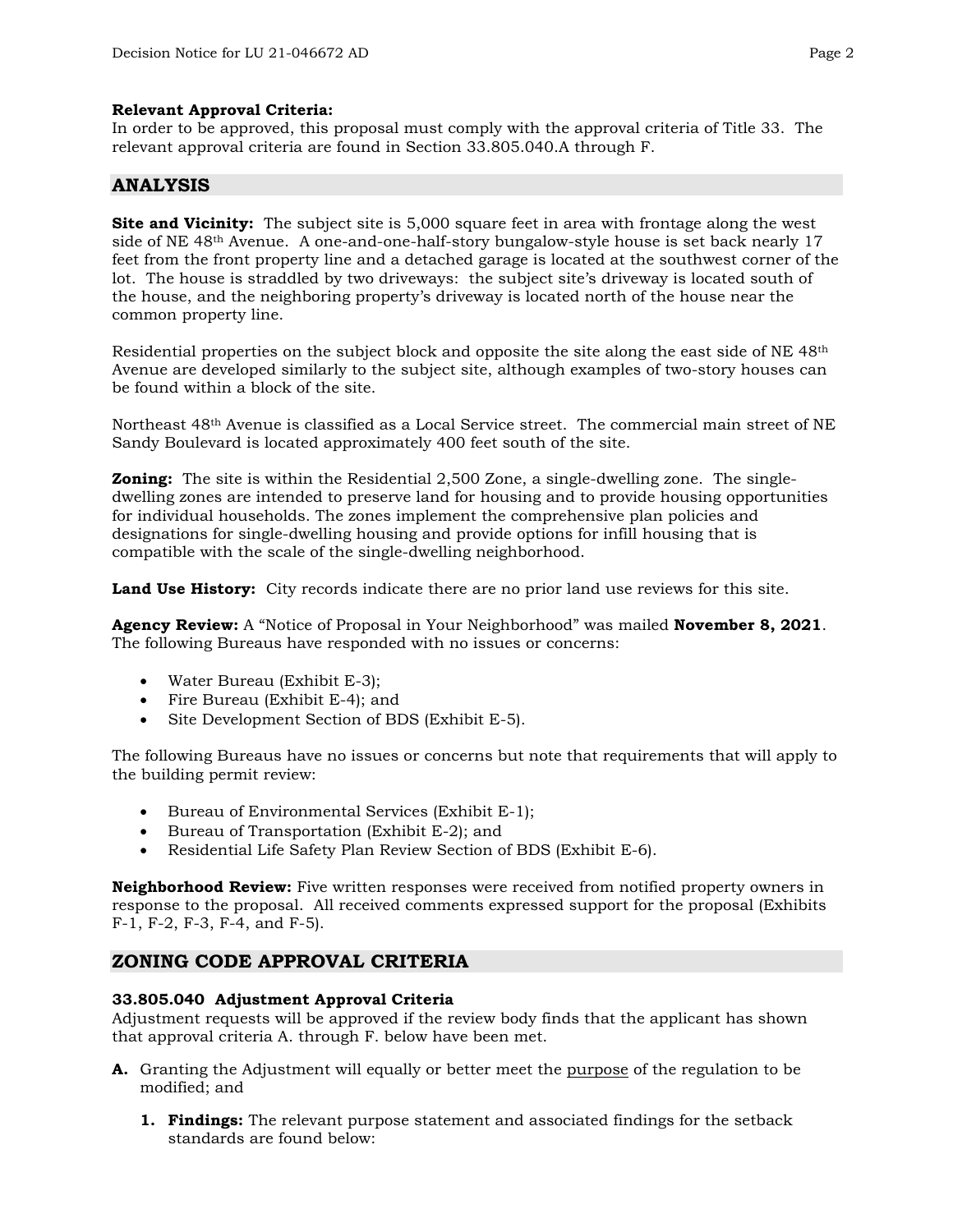#### *33.110.220 Setbacks*

*The setback regulations for buildings and garage entrances serve several purposes:*

- *They maintain light, air, separation for fire protection, and access for firefighting;*
- *They reflect the general building scale and placement of houses in the city's neighborhoods;*
- *They promote a reasonable physical relationship between residences;*
- *They promote options for privacy for neighboring properties;*
- *They require larger front setbacks than side and rear setbacks to promote open, visually pleasing front yards;*
- *They provide adequate flexibility to site a building so that it may be compatible with the neighborhood, fit the topography of the site, allow for required outdoor areas, and allow for architectural diversity; and*
- *They provide room for a car to park in front of a garage door without overhanging the street or sidewalk, and they enhance driver visibility when backing onto the street.*

The proposed second story addition meets these purpose statements for the following reasons:

- The proposed second story, as viewed from the north side property line, is set back from the front and rear walls of the house (Exhibit C-2, North Elevation), reducing the overall length of the addition in relation to the overall length of the house within the side setback. This aspect of the proposal minimizes the impacts on light and air and privacy, and also reflects the general building scale of houses in the nearby.
- An existing driveway is located on the property to the north, along the shared side property line with the subject site. While the new second story wall of the subject house will have a 3-foot 8-inch setback to this shared (north) property line, the wall will be 18 feet from the house on the adjacent property (Exhibit C-1, Site Plan). That distance includes the reduced setback, the width of the existing driveway and additional side yard on the adjacent property to the north. Typical side setbacks of the R2.5 zone result in a minimum of 10 feet of separation between houses (providing at least 5 feet of setback on each property). Given the 18 feet of separation between homes, the proposal maintains light, air and separation for firefighting, and also promotes a reasonable physical relationship between residences.
- The Fire Bureau reviewed the proposal and has no concerns about access for firefighting (Exhibit E-4).
- To address privacy impacts, the applicant proposes to install frosted windows to prevent views from the second story to the adjacent property to the north of the site (Exhibit A-3). Staff concurs that special treatment of the glass, such as frosting or patterning, will effectively limit views to the outside and therefore will reduce impacts on privacy of adjacent lots.
- The existing roof eaves of the house are 2-feet 9-inches in depth while the proposed second story eaves are 1-foot in depth. This reduces the bulk of the structure near the north property line, which will help maintain light and air.

In consideration of the above and with a condition that frosted or patterned glass be installed in the new second-story windows on the north elevation, the proposal meets the purpose of setbacks. With this condition, this criterion is met.

**B.** If in a residential, CI1, or IR zone, the proposal will not significantly detract from the livability or appearance of the residential area, or if in an OS, C, E, I, or CI2 zone, the proposal will be consistent with the classifications of the adjacent streets and the desired character of the area; and

**Findings:** The subject lot is in the R2.5 zone, a residential zone. The existing house is low in height (one and one half-story) and footprint (approximately 1,250 square feet). The second story on the subject house will be consistent with the appearance of homes in the area for the following reasons: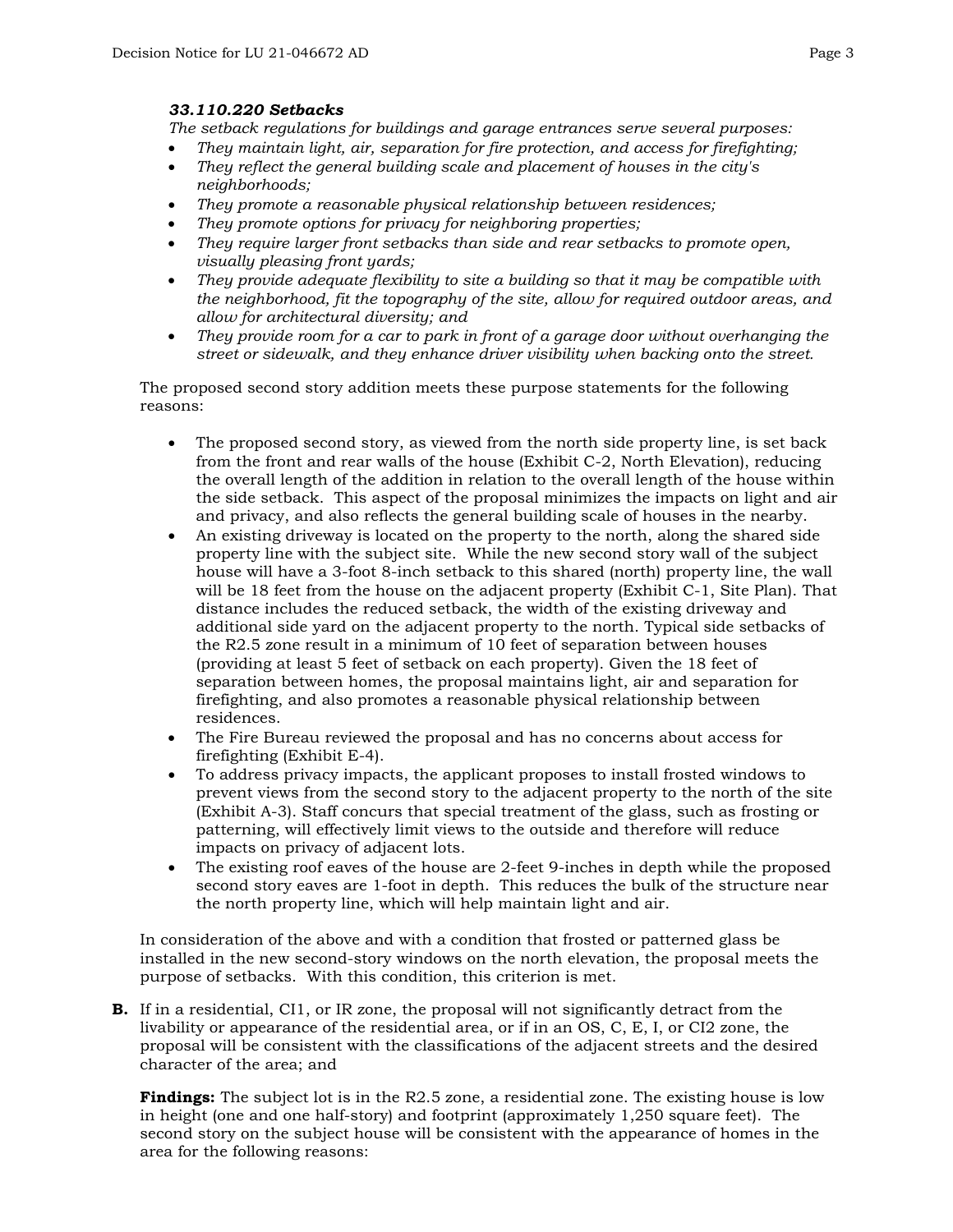- The proposed second story is set back from the porch at the front of the house and is also set back from the rear wall of the house, which effectively limits the mass or bulk of the second story, as viewed from the street and adjacent properties.
- The highest point of the new second story shed roofs do not exceed the height of the existing roof peak (Exhibit C-2). This is an important aspect of the proposed design as it ensures that the second story will not be a dominant feature as viewed from the street and is consistent with the general building pattern of the area. A condition is needed that ensures this design feature is implemented on building permit plans and construction.
- The neighborhood contains both one-story and two-story houses. To address livability impacts of privacy, a condition is needed that requires frosted or patterned glass in the new second story windows.

In consideration of the above and with conditions requiring special treatment of the glazing in the north-facing second story windows to obscure views to the outside and limiting the height of the new second story roof, the proposal meets this criterion in full as it will not significantly detract from the livability or appearance of the residential area.

**C.** If more than one Adjustment is being requested, the cumulative effect of the Adjustments results in a project which is still consistent with the overall purpose of the zone; and

**Findings:** One Adjustment review is requested. Therefore, this criterion does not apply.

**D.** City-designated scenic resources and historic resources are preserved; and

**Findings:** City designated scenic resources are identified on the Official Zoning Map with a lower case "s" and historic resources are designated by a large dot or as being within the boundaries of a Historic or Conservation district. There are no such resources present on the site; therefore, this criterion does not apply.

**E.** Any impacts resulting from the Adjustment are mitigated to the extent practical; and

**Findings:** As noted in Criteria A and B, glazing in the second story windows will be patterned or frosted glass to promote privacy for the neighboring property to the north. Also, the new roofs will not exceed the height of the existing roof peak to limit the overall mass and bulk of the new second story. The impacts of the reduced side setback are mitigated through these two conditions, to the extent practical. This criterion is met.

**F.** If in an environmental zone, the proposal has as few significant detrimental environmental impacts on the resource and resource values as is practicable;

**Findings:** Environmental overlay zones are designated on the Official Zoning Map with either a lowercase "p" (Environmental Protection overlay zone) or a "c" (Environmental Conservation overlay zone). No environmental zoning is applied to the site; therefore, this criterion does not apply.

## **DEVELOPMENT STANDARDS**

Unless specifically required in the approval criteria listed above, this proposal does not have to meet the development standards in order to be approved during this review process. The plans submitted for a building or zoning permit must demonstrate that all development standards of Title 33 can be met or have received an Adjustment or Modification via a land use review prior to the approval of a building or zoning permit.

## **CONCLUSIONS**

The proposed Adjustment, with conditions, to reduce the side setback for a second story addition on the existing house is consistent with the purpose of the building setback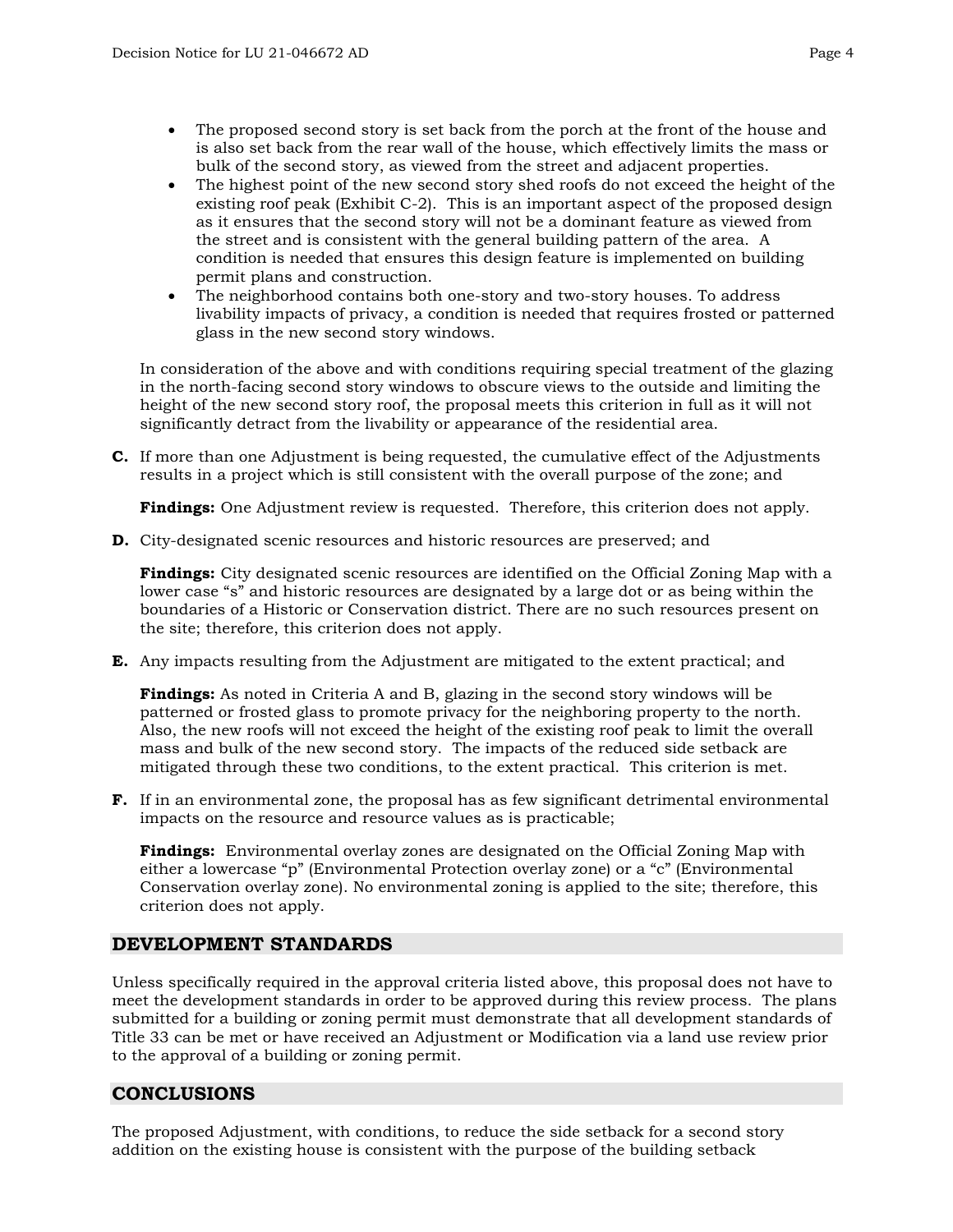requirement and will not significantly detract from the livability or appearance of the residential area. To mitigate for potential privacy impacts on the adjacent property to the north, frosted or patterned glass is required to be installed in the second story windows facing the north side property line. To ensure the proposal is consistent with the appearance of the neighborhood area, the new second story roofs must not exceed the height of the existing roof peak.

With these conditions, staff finds all applicable approval criteria for the Adjustment to be met and therefore, the Adjustment can be approved.

# **ADMINISTRATIVE DECISION**

Approval of an Adjustment to reduce the side (north) setback from 5 feet to 3 feet-8 inches, with a new 1-foot eave (located 2 feet-8 inches from the side property line), for a second-story addition on the existing house, per the approved site plans, Exhibits C-1 and C-2, signed and dated December 22, 2021, subject to the following conditions:

- A. As part of the building permit application submittal, the following development-related conditions (B through C) must be noted on each of the 4 required site plans or included as a sheet in the numbered set of plans. The sheet on which this information appears must be labeled "ZONING COMPLIANCE PAGE - Case File LU 21-046672 AD." All requirements must be graphically represented on the site plan, landscape, or other required plan and must be labeled "REQUIRED."
- B. Frosted or patterned glass that fully obscures views to the outside must be installed in all second-story windows on the north elevation. Building permit plans must document this requirement.
- C. The highest point of the new second story roofs must not exceed the height of the existing roof peak of the house.

### **Staff Planner: Marguerite Feuersanger**

| Decision rendered by: | Margaretz tenent                                                   | on December 22, 2021. |
|-----------------------|--------------------------------------------------------------------|-----------------------|
|                       | By authority of the Director of the Bureau of Development Services |                       |

### **Decision mailed: December 27, 2021.**

**About this Decision.** This land use decision is **not a permit** for development. Permits may be required prior to any work. Contact the Development Services Center at 503-823-7310 for information about permits.

**Procedural Information.** The application for this land use review was submitted on May 12, 2021 and was determined to be complete on November 1, 2021.

*Zoning Code Section 33.700.080* states that Land Use Review applications are reviewed under the regulations in effect at the time the application was submitted, provided that the application is complete at the time of submittal, or complete within 180 days. Therefore, this application was reviewed against the Zoning Code in effect on May 12, 2021.

*ORS 227.178* states the City must issue a final decision on Land Use Review applications within 120-days of the application being deemed complete. The 120-day review period may be waived or extended at the request of the applicant. In this case, the applicant did not waive or extend the 120-day review period. Unless further extended by the applicant, **the 120 days will expire on March 1, 2021.**

### **Some of the information contained in this report was provided by the applicant.**

As required by Section 33.800.060 of the Portland Zoning Code, the burden of proof is on the applicant to show that the approval criteria are met. The Bureau of Development Services has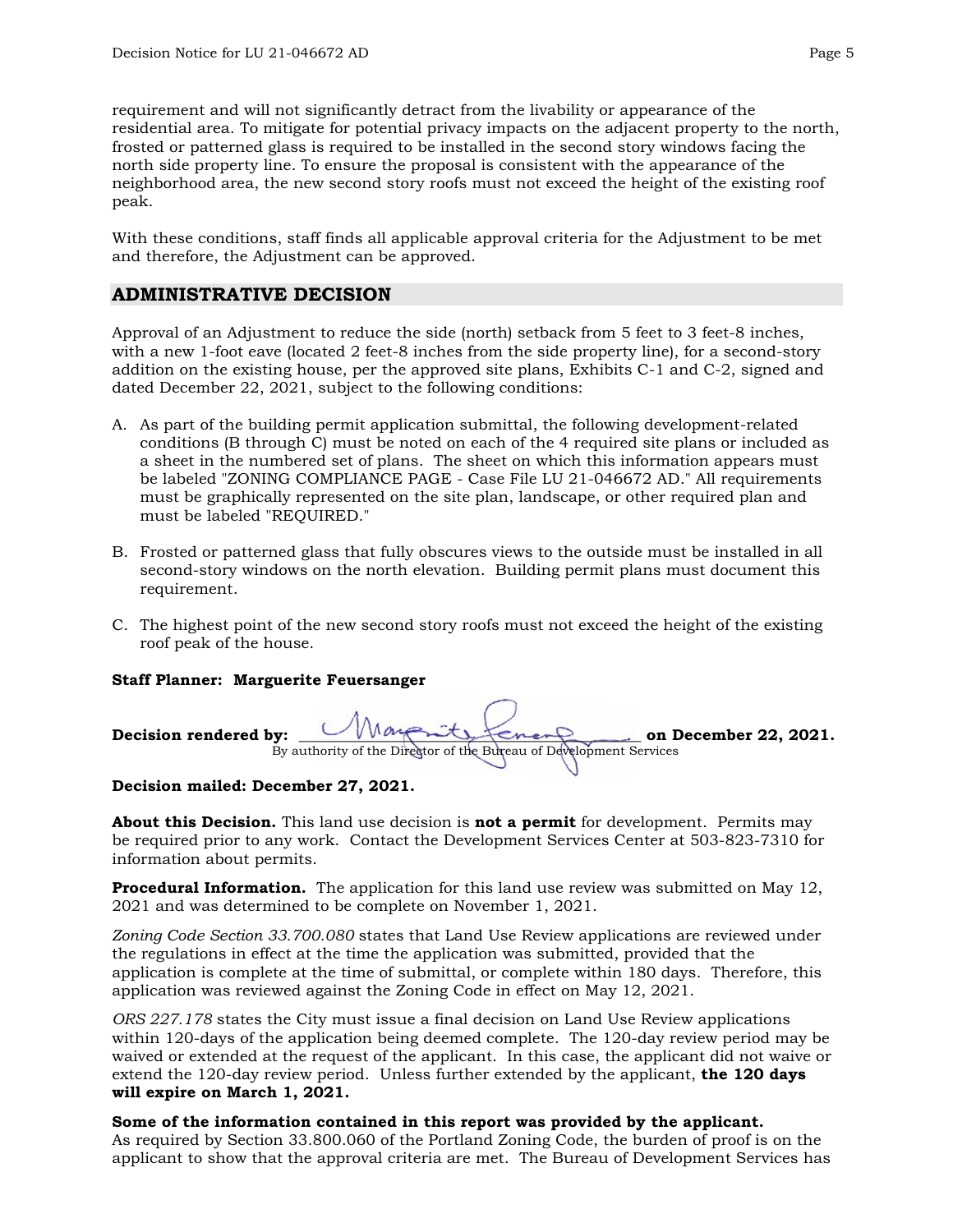independently reviewed the information submitted by the applicant and has included this information only where the Bureau of Development Services has determined the information satisfactorily demonstrates compliance with the applicable approval criteria. This report is the decision of the Bureau of Development Services with input from other City and public agencies.

**Conditions of Approval.** If approved, this project may be subject to a number of specific conditions, listed above. Compliance with the applicable conditions of approval must be documented in all related permit applications. Plans and drawings submitted during the permitting process must illustrate how applicable conditions of approval are met. Any project elements that are specifically required by conditions of approval must be shown on the plans and labeled as such.

These conditions of approval run with the land, unless modified by future land use reviews. As used in the conditions, the term "applicant" includes the applicant for this land use review, any person undertaking development pursuant to this land use review, the proprietor of the use or development approved by this land use review, and the current owner and future owners of the property subject to this land use review.

**Appealing this decision.** This decision may be appealed to the Adjustment Committee, and if appealed a hearing will be held. The appeal application form can be accessed at https://www.portlandoregon.gov/bds/45477. Appeals must be received **by 4:30 PM on January 10, 2022**. **The completed appeal application form must be emailed to [LandUseIntake@portlandoregon.gov](mailto:LandUseIntake@portlandoregon.gov) and to the planner listed on the first page of this decision.** If you do not have access to e-mail, please telephone the planner listed on the front page of this notice about submitting the appeal application. **An appeal fee of \$250 will be charged**. Once the completed appeal application form is received, Bureau of Development Services staff will contact you regarding paying the appeal fee. The appeal fee will be refunded if the appellant prevails. There is no fee for Office of Community and Civic Life recognized organizations for the appeal of Type II and IIx decisions on property within the organization's boundaries. The vote to appeal must be in accordance with the organization's bylaws. Please contact the planner listed on the front page of this decision for assistance in filing the appeal and information on fee waivers. Please see the appeal form for additional information.

If you are interested in viewing information in this file, please contact the planner listed on the front of this notice. The planner can email you documents from the file. A fee would be required for all requests for paper copies of file documents. Additional information about the City of Portland, and city bureaus is available online at [https://www.portland.gov.](https://www.portland.gov/) A digital copy of the Portland Zoning Code is available online at [https://www.portlandoregon.gov/zoningcode.](https://www.portlandoregon.gov/zoningcode)

**Attending the hearing.** If this decision is appealed, a hearing will be scheduled, and you will be notified of the date and time of the hearing. The decision of the Adjustment Committee is final; any further appeal must be made to the Oregon Land Use Board of Appeals (LUBA) within 21 days of the date of mailing the decision, pursuant to ORS 197.620 and 197.830. Contact LUBA at 775 Summer St NE, Suite 330, Salem, Oregon 97301-1283, or phone 1-503-373-1265 for further information.

Failure to raise an issue by the close of the record at or following the final hearing on this case, in person or by letter, may preclude an appeal to the Land Use Board of Appeals (LUBA) on that issue. Also, if you do not raise an issue with enough specificity to give the Adjustment Committee an opportunity to respond to it, that also may preclude an appeal to LUBA on that issue.

### **Recording the final decision.**

If this Land Use Review is approved the final decision will be recorded with the Multnomah County Recorder.

• *Unless appealed,* the final decision will be recorded after **January 10, 2021** by the Bureau of Development Services.